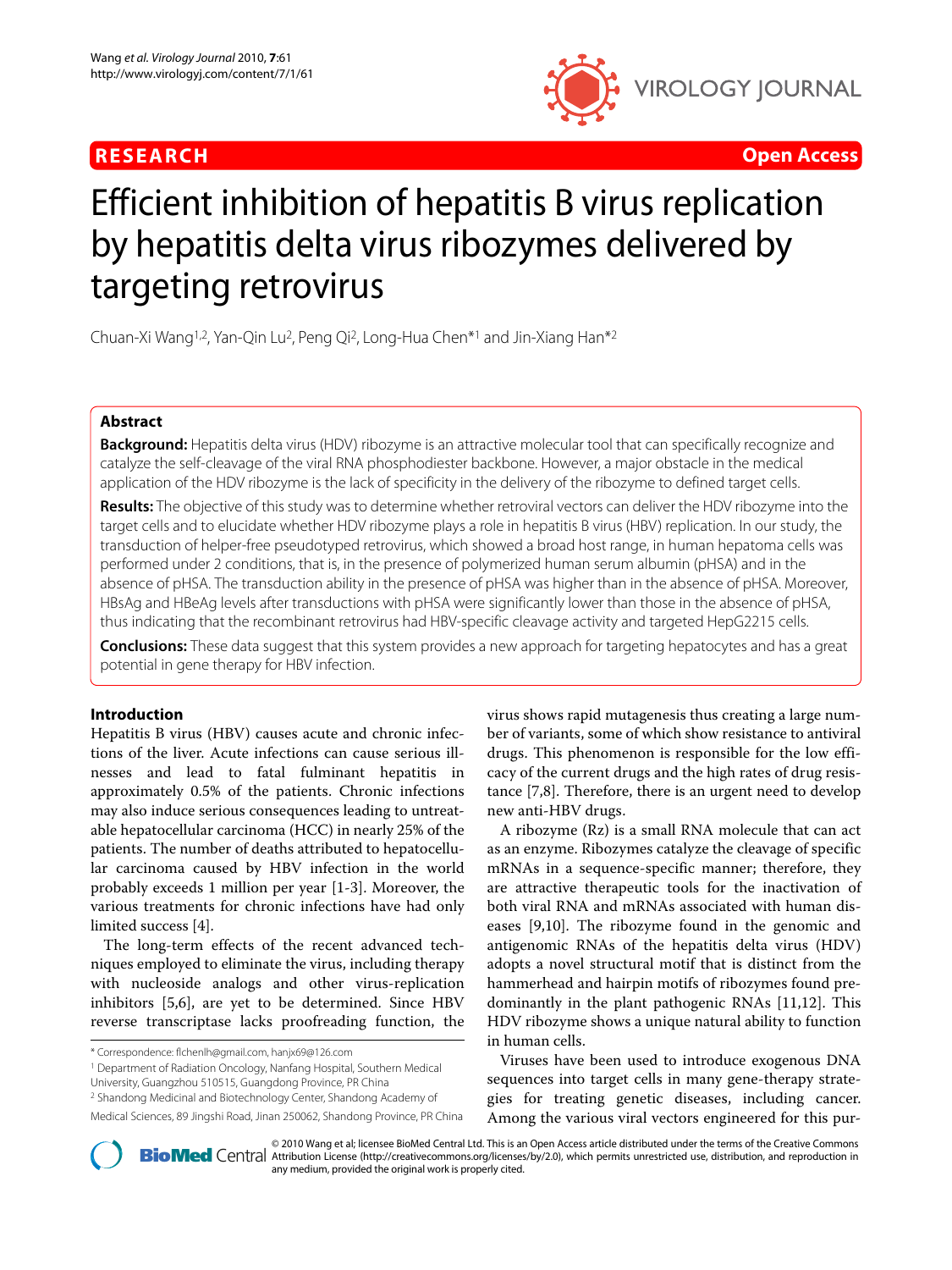pose, those based on retroviruses are the best understood and the most widely used [[13,](#page-5-3)[14\]](#page-5-4). The genomes of the viral vectors integrate stably into the host cell DNA, thereby allowing long-term expression of the inserted therapeutic genes in the host cells. The processes of virus entry and genome integration do not require viral protein synthesis. Therefore, all viral genes in the vector genome can be replaced with exogenous sequences. However, a major obstacle to the medical application of such vectors is the lack of specificity in gene delivery to defined target cells.

In the present study, we designed HDV ribozymes to cleave HBV-RNA (ayw subtype). The cleavage site was selected using structural data obtained by computerassisted methods [[15\]](#page-5-5). The use of bioinformatics tools coupled to biochemical assays; RNase H hydrolysis with a pool of oligonucleotides; and cleavage assays with a pool of ribozymes. Potential Rz target site was identified by these procedures and the substrate RNA contained HBV core region. Rz shows site-specific cleavage of HBV RNA at certain sites under appropriate conditions in vitro. However, the intracellular conditions and the factors that influence ribozyme activity are far more complicated than the conditions in the extracellular environment; therefore, there is no data describing whether the HDV ribozyme can cleave HBV mRNA in vivo. In this study, the DNA encoding HDV ribozyme was amplified and cloned in the retroviral vector pMSCV/U6 (Clontech), and the resultant recombinant vector was named pRz. Using the calcium phosphate-mediated DNA-transfection technique, 293T cells were transfected with pRz, Moloney murine leukemia virus (Mo-MLV), Gag-Pol expression plasmid (pGAG-POL), and the chimeric envelope expression plasmid (pENV-preS2) [\[16](#page-5-6)[,17\]](#page-5-7), which contain the hepatitis B virus PreS2 peptide fused to aa +1 at the N terminus of Env. At 48 h post-transfection, we obtained helper-free retrovirus stocks with titers of 2.9-4  $\times$  10<sup>4</sup> cfu/ml, and these stocks were used to infect HepG2215 cells. The recombinant retrovirus carrying the HDV ribozyme could bind to hepatocytes in the presence of polymeric human serum albumin and specifically cleave the HBV mRNA.

## **Results**

## **Generation of Retrovirus Stocks**

In conjunction with a retroviral vector, 293T cells yielded infectious, replication-incompetent retrovirus that could be used to introduce a gene of interest into a wide variety of mammalian cell types in vitro or in vivo. The transfection of 293T cells with pRz recon, Moloney murine leukemia virus (MoMLV), Gag-Pol expression plasmid (pGAG-POL), and the chimeric envelope expression plasmids--pENV-preS2 or pENV, which encode HBV preS2-Env chimeric envelope and wild-type ecotropic

envelope, respectively, produced wild-type retrovirus stocks (titer,  $0.9 \times 10^6$  cfu/ml) and pseudotyped retrovirus stocks (titers, 2.9-4  $\times$  10<sup>4</sup> cfu/ml). The undiluted viral supernatants were used to infect HepG2215 cells.

## **Analysis of Helper Virus**

We examined the supernatants from the transfected 293T cells to detect contaminating replication-competent viruses or helper viruses. NIH 3T3 cells were infected with undiluted supernatants of the retroviral stocks, and these cells were then passaged for 4 weeks to allow virus propagation. During each passage, the culture supernatants were harvested, filtered, and used to infect fresh NIH 3T3 cells. These cells were selected in puromycin for up to 10 days to detect the presence of replication-competent virus harboring the *pur* gene. No puromycin-resistant colonies were detected at 10 days post-infection.

## **Inhibition of HBsAg and HBeAg in HepG2215 Cells**

The culture medium was analyzed using enzyme linked immunosorbent assay to determine the HBsAg and HBeAg concentrations. Figure [1](#page-2-0)A shows that the pHSAmediated HDV ribozyme transfection showed more significant inhibition of HBsAg-expression than did transfection without pHSA mediation; the inhibitory effects were calculated with reference to the negative control RzNC (Rz with pHSA vs. Rz without pHSA, *P* < 0.001). In comparison with RzNC, Rz and pHSA caused a 78.7% decrease in the extracellular HBeAg levels at 48 h after treatment; however, in the absence of pHSA, the corresponding value was only 17.3% (Rz with pHSA vs. Rz without pHSA, *P* = 0.001)(Figure [1B](#page-2-0)).

## **Inhibition of HBV replication in HepG2215 Cells**

Cultures with and without retroviruses were maintained at 37°C for 48 h and then assessed for the presence of viral DNA in cell lysates. HBV DNA was analyzed quantitatively, and the relative rate of HBV replication was determined. HBV DNA was analyzed using real-time PCR. As shown in Figure [2](#page-2-1), in comparison to the corresponding values for the negative control Rz, the number of HBV DNA copies per ml decreased to  $2.16 \times 10^6$  copies/ml after ribozyme treatment with pHSA and to  $7.26 \times 10^6$ copies/ml after ribozyme treatment without pHSA (Rz without pHSA vs. Rz with pHSA, *P* < 0.001).

## **Discussion**

The currently available viral vectors for gene therapy lack host-cell specificity. During the past few years, a series of different targeting strategies, including cross-linking of MLV retroviral vectors to target cells using an antibody bridge [[18,](#page-5-8)[19\]](#page-5-9) and genetic modification of Mo-MLV Env by the addition of single-chain antibody variable fragments [[20\]](#page-5-10), have been developed to modify the retroviral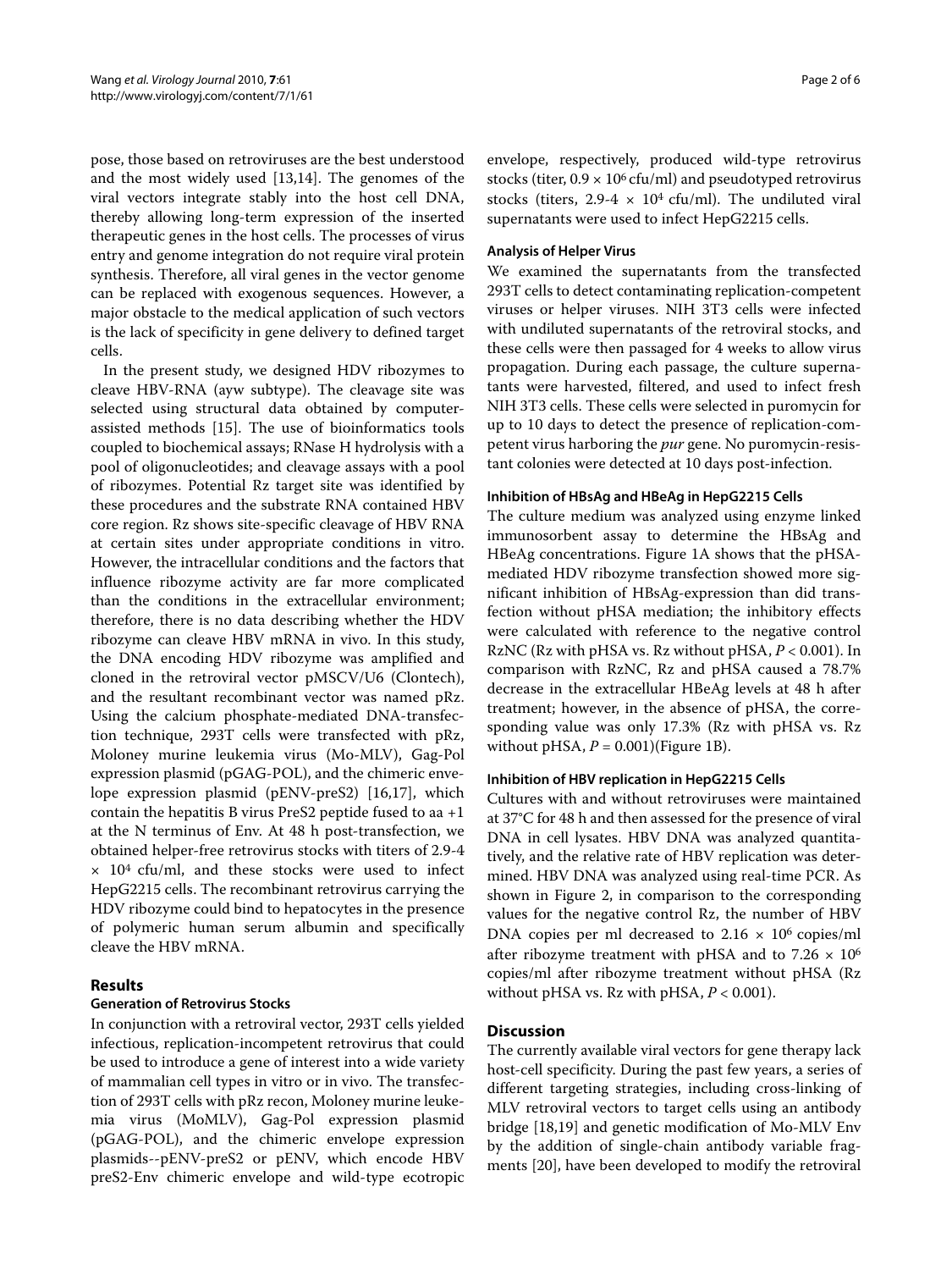<span id="page-2-0"></span>

**cell supernatants by HDV ribozyme with or without pHSA**. A: HepG2215 cells were transduced with a retrovirus carrying the HDV ribozyme with and without pHSA. At 48 hours after infection, the supernatants were collected, and ELISA was performed to detect HBsAg. The level of HBsAg was significantly decreased with pHSA (P < 0.001). The values are the mean  $\pm$  S.D. values of 3 independent tests; B: ELISA detecton of HBeAg. Rz could significantly inhibit HBeAg expression with  $pHSA (P = 0.001)$ .

envelopes for broad host range. However, such attempts to redirect retroviruses to specific cells by attaching additional cell-binding ligands to the ecotropic MLV Env have met with little success so far. The HBV envelope is composed of 3 related surface (S) proteins. The preS2 mRNA

<span id="page-2-1"></span>

encodes albumin receptors, which bind to pHSA and mediate viral attachment to the hepatocytes [\[21\]](#page-5-11). In our previous study, we had constructed a chimeric envelope expression plasmid pENV-preS2, which express the HBV preS2 peptide fused to aa +1 at the N-terminus of ENV protein. After cotransfection of pGAG-POL, pRz, and chimeric env plasmids into the 293T cells, retrovirus stocks were obtained at 48 h post-transfection. These pseudotyped vectors infected the normal host NIH 3T3 cells although the efficiency of infection was lesser than that of the virions with the wild-type ecotropic MoMLV envelope. In addition, the transduction ability of the pseudotyped viruses in human hepatoma cells was higher in the presence of pHSA than in the absence of pHSA, thereby indicating that pHSA could attach to the hepatocyte membranes Thus, pHSA receptor acts as an "intermediate ligand" [[16](#page-5-6)].

Since no helper virus could be detected after 10 days post-infection, we deduced that the viral stocks obtained in this study did not contain helper viruses. Here, we report a significant reduction in the intracellular HBV DNA concentration in HepG2215 cells, which markedly decreased after 48 hours of incubation with Rz. Similar findings have been reported in previous studies [\[22](#page-5-12)[,23\]](#page-5-13).

The Rz used in this experiment is known to show high cleavage activity in HBV mRNA. Initially, we tried to design a series of trans-HDV ribozymes to cleave HBV mRNA [[15](#page-5-5)]. The substrate RNAs were RNA sequences from the C region of the HBV genome. The result show that under the optimized cleavage conditions, ribozyme specifically cleaved the mRNA of the HBV core gene; further, at 90 min, the percentage of the cleaved substrates increased with time: up to 53%.

The HDV ribozymes are potentially attractive tools for directed RNA degradation [\[24\]](#page-5-14). These ribozymes are naturally active in human cells, and at physiological  $Mg^{2+}$  ion concentrations, they show the highest cleavage rates among all known ribozymes [\[25-](#page-5-15)[27](#page-5-16)].

In this study, we have shown that the retrovirus-based Rz could significantly inhibit HBV antigen expression. Our results show that the extracellular HBsAg and HBeAg levels after treatment with HDV ribozyme were lower than those after treatment with the negative control ribozyme. HBsAg and HBeAg are translated from preS/S mRNA and precore mRNA, respectively. Although HBeAg is translated from precore mRNA, the preC and C regions are in the same open reading frame (ORF). In addition, the entire 2.1-kb mRNA encoding HBsAg comprises overlapping reading frames, and this sequence is contained within the 3.5-kb mRNA sequence encoding HBeAg. Since Rz could specifically cleave the C region RNA, HBeAg expression was suppressed; thus, the HBeAg and HBsAg levels decreased. We also observed downregulation of the number of HBV DNA copies/ml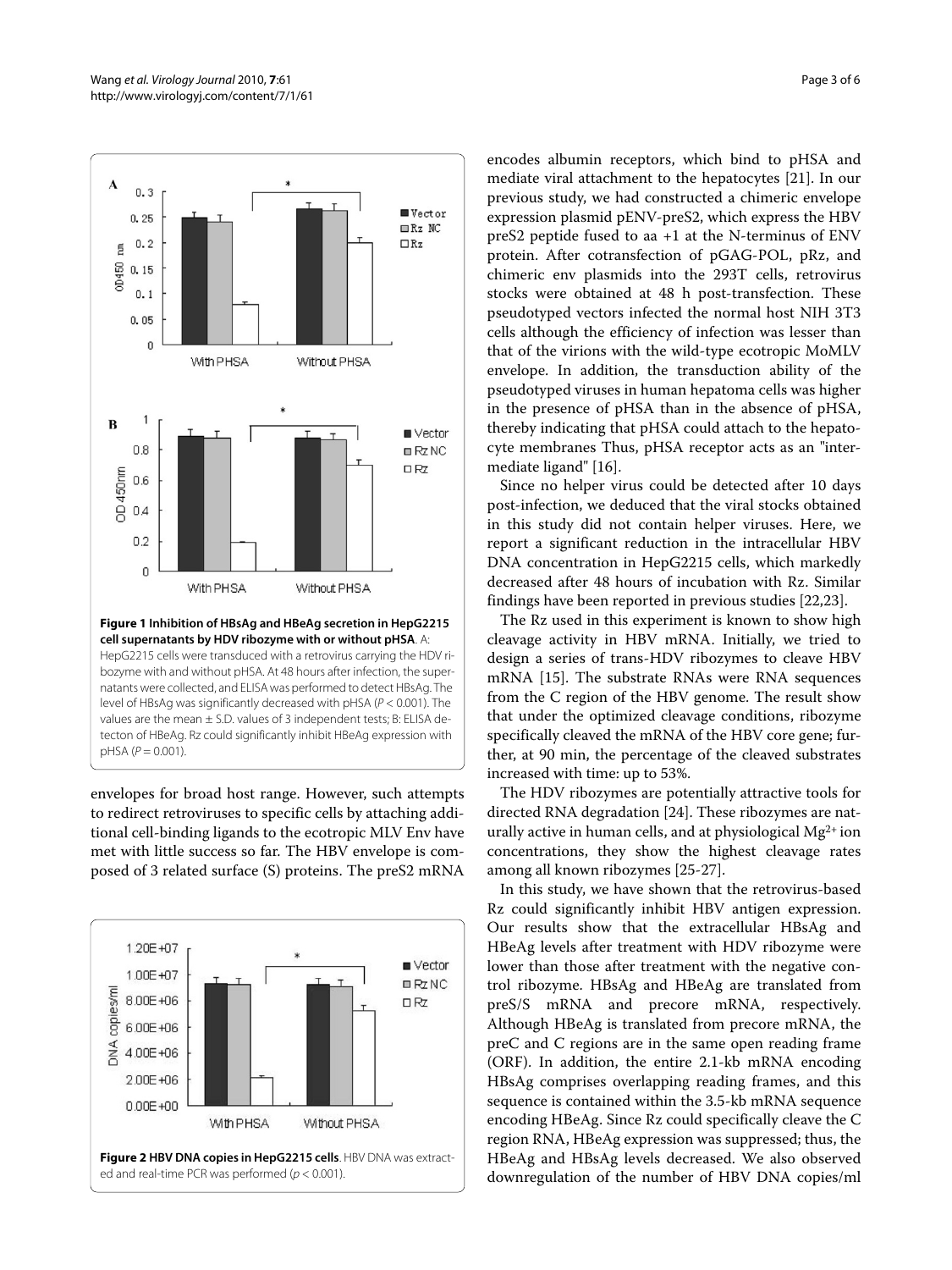after incubation with Rz-containing retrovirus comparing both ribozyme negative control and empty vector, instead of intrinsic effect of transduction. The Rz inhibited HBV pregenomic RNA, which is reverse transcribed to viral DNA; therefore, HBV replication is impeded. Hence, HBV is assumed to be susceptible to Rz at both the posttranscription and replication levels. These results are in accordance with those obtained by Li et al [[28\]](#page-5-17), who found that a dual-shRNA expression vector (AAV-157i/ 1694i), which coexpressed 2 shRNAs, targeted the S and X genes of HBV and reduced the levels of HBsAg, HBeAg, and HBV DNA by  $87\% \pm 4\%$ ,  $80.3\% \pm 2.6\%$ , and  $86.2\% \pm 7\%$  respectively, at 8 days post-transduction. In a mouse model of prophylactic treatment, HBsAg and HBeAg were reduced to undetectable levels, and the serum HBV DNA level showed at least a 100-fold reduction.

## **Conclusions**

The HBV-specific HDV ribozyme can catalyze sequencespecific HBV mRNA degradation and suppress HBV replication. The retrovirus carrying Rz has the potential for use in gene therapy for HBV infection.

# **Materials and methods**

## **Cell Culture**

The following cell lines were grown in Dulbecco's Modified Eagle's Medium (DMEM, Gibco, USA) supplemented with 10% fetal bovine serum (Gibco, USA): 293T (ATCC CRL-11268), NIH 3T3 (ATCC CRL-1658), HepG2215, and human embryonic kidney cells (HEK) (ATCC CRL-1573). All cells were cultured in 5%  $CO<sub>2</sub>$  at 37°C.

## **Construction of the pRz Recon**

The HDV ribozyme targeting the HBV core-gene sequence was synthesized. The sequences of ribozyme were: Rz sense: 5'-CGC**GGGCCC**AGCTRGGGTCCAC-CTCCTCGCGGTGGTGGCTGGG-3' (*Apa* I) and Rz antisense:5'-CGC**GAATTC**TCGACCCAGCCACCAC-

CGCGAGGAGGTGGACCCA-3' (*EcoR* I). Then, this sequence was cloned into the pGEM-T vector (Promega) and subcloned in the multiple cloning sites of the retroviral plasmid pMSCV/U6, which was digested with the same restriction enzymes (Figure [3](#page-3-0)); the resultant recombinant recon was called the pRz recon. The ribozyme of a random sequence unrelated to HBV was amplified with PCR and cloned into pMSCV/U6 to obtain pRzNC, which was considered as the negative control. All ribozyme sequences were confirmed by sequencing.

## **Retrovirus packaging, Infection, and Determination of Viral Titer**

The 293T cells were transfected by overnight calcium phosphate treatment on 10-cm dishes seeded on the previous day, which yielded a maximum of 70% confluence/

<span id="page-3-0"></span>

mid for the chimeric envelope was assembled by cloning HBV preS2 and ENV coding sequences to multiple cloning sites of the eukaryotic expression plasmid pcDNA3.1(-). The insertion sites are Hind III and Xhol in mutated ENV. The pGAG-POL and pRz recons expressed Moloney murine leukemia virus (Mo-MLV), Gag-Pol protein, and HDV ribozyme, respectively. The ENV and GAG-POL expression plasmid contains an MoMLV CMV-driven promoter, while Rz is an MoMLV LTR promoter. All plasmids contain SV40 origins of replication. SP, signal peptide.

plate on the day of transfection. Retroviruses were generated by cotransfection of 293T cells with 10 μg of pRz, 20 μg of pGAG-POL, and 10 μg of pENV-preS2. The transfected cells were incubated for 15-17 h after which the medium was replaced with 5 ml of fresh medium. The viral supernatants were harvested 48 h after transfection, filtered through 0.45 μm filters, and titered by serial dilution on NIH 3T3 cells [\[29\]](#page-5-18).

NIH 3T3 cells were plated onto 6-well culture dishes at a density of  $1-2 \times 10^5$  cells/well on the day before infection. A fixed volume (1 ml) of the undiluted supernatant and 8 μg/ml polybrene (Sigma) was added to each well, and the wells were incubated for 2 h, which was followed by the addition of 1 ml of fresh medium. Twenty four hours later, the cells were diluted (1:4) and seeded onto 5 cm dishes. The viral titer was determined by selection with 800 μg/ml puromycin. The medium was replaced every 3 or 4 days, and the resistant colonies were counted 10-15 days post-infection by fixing and staining with 0.3% crystal violet in 70% methanol. The viral titer was determined by multiplying the total number of puromycinresistant colonies by 2, which was performed to account for the 2-fold increase in the cells during the infection period, and by considering the 1:4 dilutions.

### **Helper Virus Assays**

Transfections in 293T cells were performed using the protocols described above, and undiluted viral supernatants were used to infect NIH 3T3 cells. All infections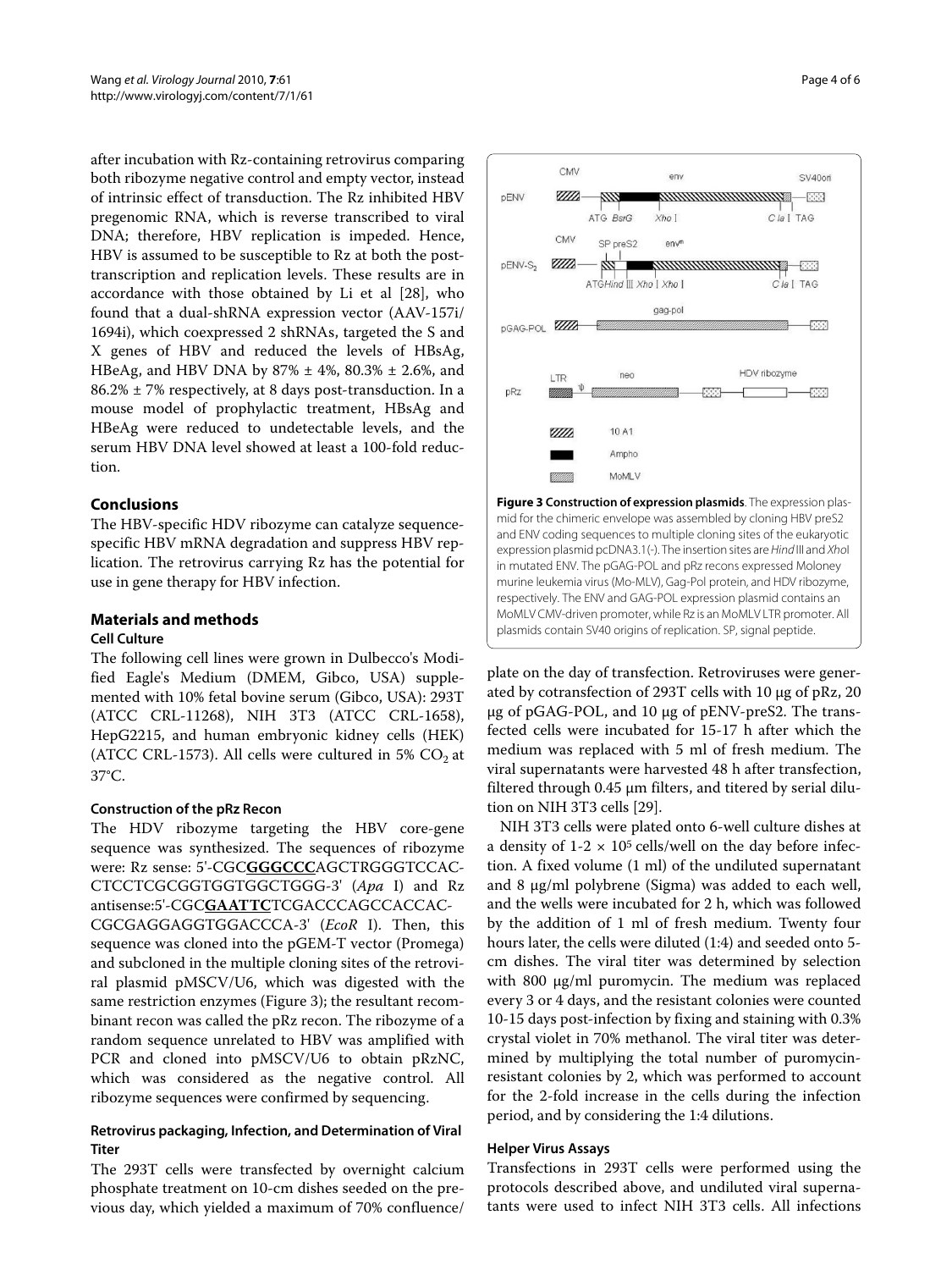were performed in the presence of 8 μg/ml polybrene. The NIH 3T3 cells were passaged every 4-5 days, and the culture supernatants were filtered and used to infect fresh NIH 3T3 cells. These cells were selected in puromycin for up to 10-15 days and used to assay for the presence of replication-competent viruses.

## **Analysis of Ribozyme in NIH 3T3 Cells**

Transfection and infection were performed on 293T and NIH 3T3 cells, respectively, by using the methods described above. Genomic DNA from infected cells was extracted using the DNeasy kit (QIAGEN) according to the manufacturer's instructions. The ribozyme was detected by PCR. The primers P1 and P2 were used as described above.

## **Enzyme linked immunosorbent assay (ELISA) and Real-time PCR Assays**

On the day before infection, HepG2215 cells were seeded in 24-well tissue culture dishes at a density of  $3 \times 10^4$ cells/well. A total of 250 μl of the undiluted supernatants was added to each well along with 8 μg/ml of polybrene and incubated for 2 h; the incubation was followed by the addition of 1 ml of fresh medium. Each experiment was performed in triplicate. For pHSA-mediated experiments, pHSA (5 μg/ml) was added to the culture medium, which was followed by incubation at 4°C for 4 h and viral infection. The supernatants and cells were harvested once everyday for 4 days. The levels of hepatitis B surface antigen (HBsAg) and hepatitis B e antigen (HBeAg) were determined using licensed ELISA kits (Shanghai Rongsheng Biotech Co. Ltd.)according to the manufacturer's instructions. Genomic DNA was extracted from the infected cells by using the QIAGEN DNeasy kit. Real-time (RT) quantitative PCR was performed using the following gene-specific primers: P3, - 5'-AGAATCCTCACAATACCGCAGAGT-3'; P4, - 5'- CACACGGTAGTTCCCCCTAGAA-3'; and probe: P5, - 5'-FAM-AGACTCGTGGTGGACTTCTCTCAAT-

TAMRA-3' [[30\]](#page-5-19). The standards were obtained using the above primers. For RT-PCR, the 20-μL reaction mixture contained 1 μL of genomic DNA or standard DNA, 2 μL of 10 × PCR reaction buffer, 20 mmol of each dNTP, 5 μmol of the primers, 2.5 μmol of the probe, and 1 U of hot-start DNA polymerase (TAKARA). All amplification reactions were performed in triplicate. The following PCR cycle was used: initial denaturation at 95°C for 30 s followed by 40 cycles of denaturation at 95°C for 5 s and annealing at 60°C for 34 s. In each cycle, fluorescence readings were recorded at 60°C. Real-time PCR was done on the 7500 Real-Time PCR System (Applied Biosystems).

### **Statistical Analysis**

Paired-samples *t* test was performed using SPSS 17.0. The differences were considered statistically significant when *P* values were less than 0.05.

## **List of abbreviations**

HCC: hepatocellular carcinoma; HBV: Hepatitis B virus; HBsAg: hepatitis B surface antigen; HBeAg: hepatitis B e antigen; Rz: ribozyme; HDV: hepatitis delta virus; MoMLV: Moloney murine leukemia virus; Env: chimeric envelope; pHSA: polymerized human serum albumin; ELISA: Enzyme linked immunosorbent assay.

#### **Competing interests**

The authors declare that they have no competing interests.

#### **Authors' contributions**

CXW carried out most of the studies and drafted the manuscript. YQL and PQ participated parts of the studies and writing. LHC and JXH provided consultation and preparation of the final report. All authors read and approved the final manuscript.

#### **Acknowledgements**

This work was supported in part by the National Natural Science Foundation of China (No. 30371328, 30772530); the National High Technology Research and Development Program of China (863 Program, No2007AA021004); and the Shandong Health Department program of China (No. 2007QW032).

#### **Author Details**

1Department of Radiation Oncology, Nanfang Hospital, Southern Medical University, Guangzhou 510515, Guangdong Province, PR China and 2Shandong Medicinal and Biotechnology Center, Shandong Academy of Medical Sciences, 89 Jingshi Road, Jinan 250062, Shandong Province, PR China

#### Received: 20 December 2009 Accepted: 17 March 2010 Published: 17 March 2010

#### **References**

- <span id="page-4-0"></span>1. Kim WR: Epidemiology of hepatitis B in the United States**.** Hepatology 2009, 49:S28-34.
- 2. McMahon BJ: The natural history of chronic hepatitis B virus infection**.** Hepatology 2009, 49:S45-55.
- <span id="page-4-1"></span>3. Tan A, Yeh SH, Liu CJ, Cheung C, Chen PJ: Viral hepatocarcinogenesis: from infection to cancer**.** Liver Int 2008, 28:175-188.
- <span id="page-4-2"></span>4. Shamliyan TA, MacDonald R, Shaukat A, Taylor BC, Yuan JM, Johnson JR, Tacklind J, Rutks I, Kane RL, Wilt TJ: Antiviral therapy for adults with chronic hepatitis B: a systematic review for a National Institutes of Health Consensus Development Conference**.** Ann Intern Med 2009, 150:111-124.
- <span id="page-4-3"></span>5. Papadopoulos VP, Chrysagis DN, Protopapas AN, Goulis IG, Dimitriadis GT, Mimidis KP: Peginterferon alfa-2b as monotherapy or in combination with lamivudine in patients with HBeAg-negative chronic hepatitis B: a randomised study**.** Med Sci Monit 2009, 15:CR56-61.
- <span id="page-4-4"></span>6. Wilt TJ, Shamliyan T, Shaukat A, Taylor BC, MacDonald R, Yuan JM, Johnson JR, Tacklind J, Rutks I, Kane RL: Management of chronic hepatitis B**.** Evid Rep Technol Assess (Full Rep) 2008:1-671.
- <span id="page-4-5"></span>7. Mauss S, Wedemeyer H: Treatment of chronic hepatitis B and the implications of viral resistance to therapy**.** Expert Rev Anti Infect Ther 2008, 6:191-199.
- <span id="page-4-6"></span>Locarnini S, Warner N: Major causes of antiviral drug resistance and implications for treatment of hepatitis B virus monoinfection and coinfection with HIV**.** Antivir Ther 2007, 12(Suppl 3):H15-23.
- <span id="page-4-7"></span>9. Kim DE, Joyce GF: Cross-catalytic replication of an RNA ligase ribozyme**.** Chem Biol 2004, 11:1505-1512.